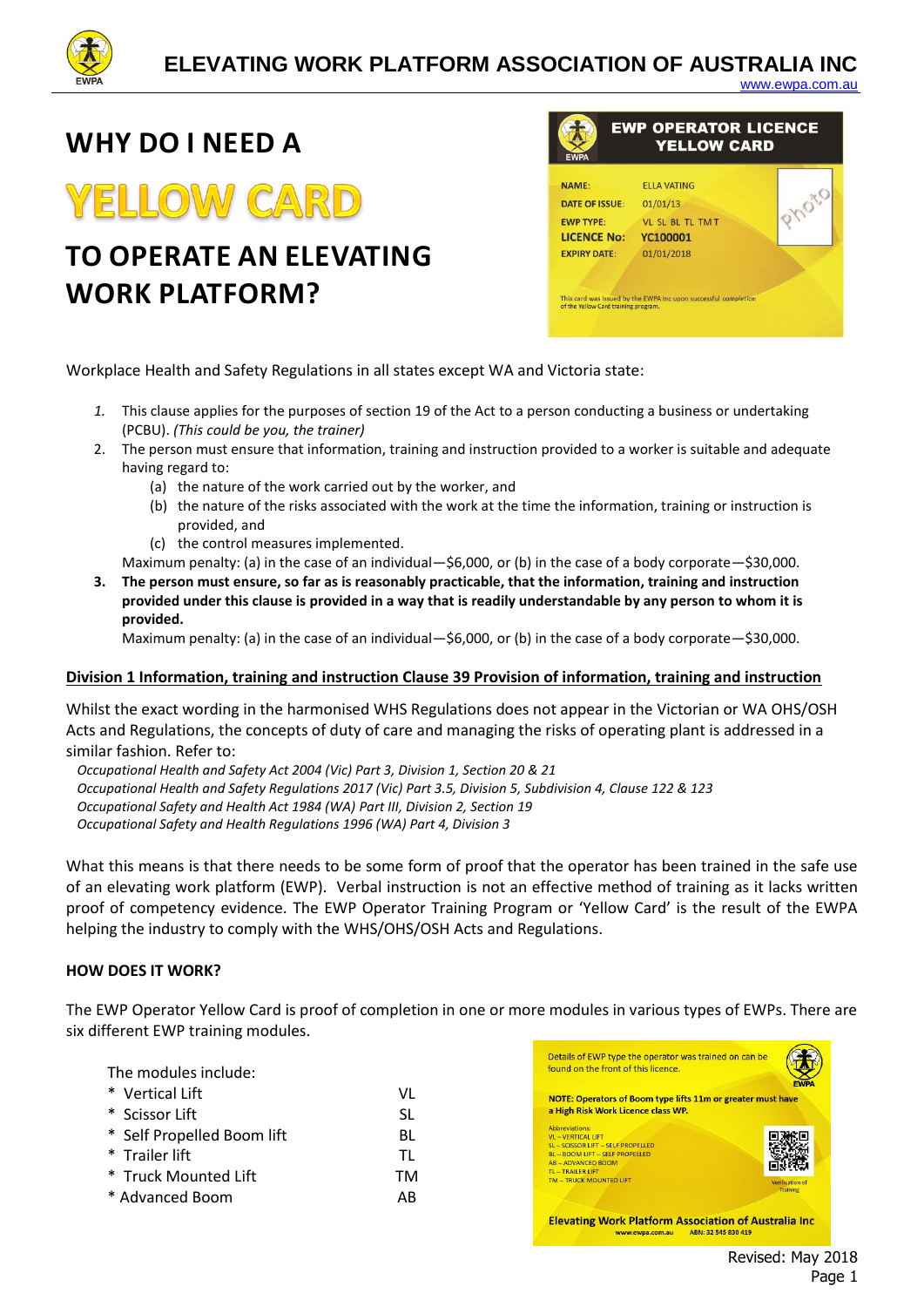

The EWPA Yellow Card industry training program was developed by the EWPA in consultation with members and industry. The intention of this program is to assist operators, employers, equipment owners and manufacturers to comply with the OHS / WHS & regulation and promote safe use of EWP's.

The EWPA Safe use guide can be found [here.](https://www.ewpa.com.au/uploads/Information%20Sheets/EWP%20Safe%20Use%20Info%20Pack%20-%20Issue%2003%20-%20March%202013.pdf)

- The 'Yellow Card' provides evidence that the operators of specific types of EWPs have been trained in the safe use of and are aware of the risks when operating them.
- The supplier, PCBU and operator all have documentary evidence of the information, training and instruction provided. This can be verified on the EWPA website via a Licence Number Lookup feature, and via a QR Code on the back of the card

#### **WHAT ARE THE ALTERNATIVES?**

The EWPA Yellow Card is the Association's method of meeting industry needs for EWP training. However, other methods can be used. Such methods include having in-house training schemes or user specific programs. The key elements that any methods need to include are a structured training format delivered by a suitably qualified trainer/assessor and the training content should meet or exceed the Australian Standard 2550.10 and manufacturers' safe operating procedures. The training outcomes are to be documented and a certificate of participation or proof of training issued.

#### **WHAT IF I DO NOTHING?**

The 'do nothing' approach is a time bomb. A blatant disregard of the law (the Act is law) will result in hefty fines and or jail. We all have a responsibility for workplace health and safety.

#### **WHERE DOES THE HIGH RISK WORK LICENCE (WP Class) TLILIC2005 FIT IN?**

The High Risk Work Licence is a legal requirement to operate boom type EWPs with a boom length exceeding 11 metres (eg truck mount, trailer mount and self-propelled). For further information it is recommended that you contact your State or Territory WHS/OHS Regulatory Authority as licensing procedures may differ slightly in each State or Territory.

#### **DO I NEED BOTH A YELLOW CARD AND HRW WP CLASS LICENCE?**

If you are only operating an EWP (self-propelled, truck or trailer mounted) with a boom length exceeding 11m, then the operator must comply with State/Territory regulations for high risk work licensing and hold a HRW Licence (WP Class).

Operators of any EWP that does **not** fall into the High Risk Work category (so any boom type EWPs with a boom length **less** than 11 metres, or Scissor lifts/Vertical Lifts (**of any size lift height**) should receive adequate information, training and instruction in the use of that type of EWP. This can be done completing the appropriate Yellow Card module for the type of EWP.

This can be confusing, but some examples may clarify the point.

**Example 1**: You have your HRW Licence (WP Class) and you only have experience operating 15m boom length electric knuckle booms on flat concrete slabs.

On your next job, you need to operate a rough terrain diesel scissor lift with stabilisers, with an 18m metre platform height on sloping ground. There are significant differences in the operation of this type of Scissor Lift. The operator of the scissor lift is required by Regulations to be trained in its safe operation. The Yellow Card is an industry driven training program that provides the holder with evidence of training in a particular type of EWP. It is based on EWP product type and **not** boom length or lift height.

**Example 2:** You have your HRW Licence (WP Class) and you only have experience operating 15m boom length electric knuckle booms on flat concrete slabs.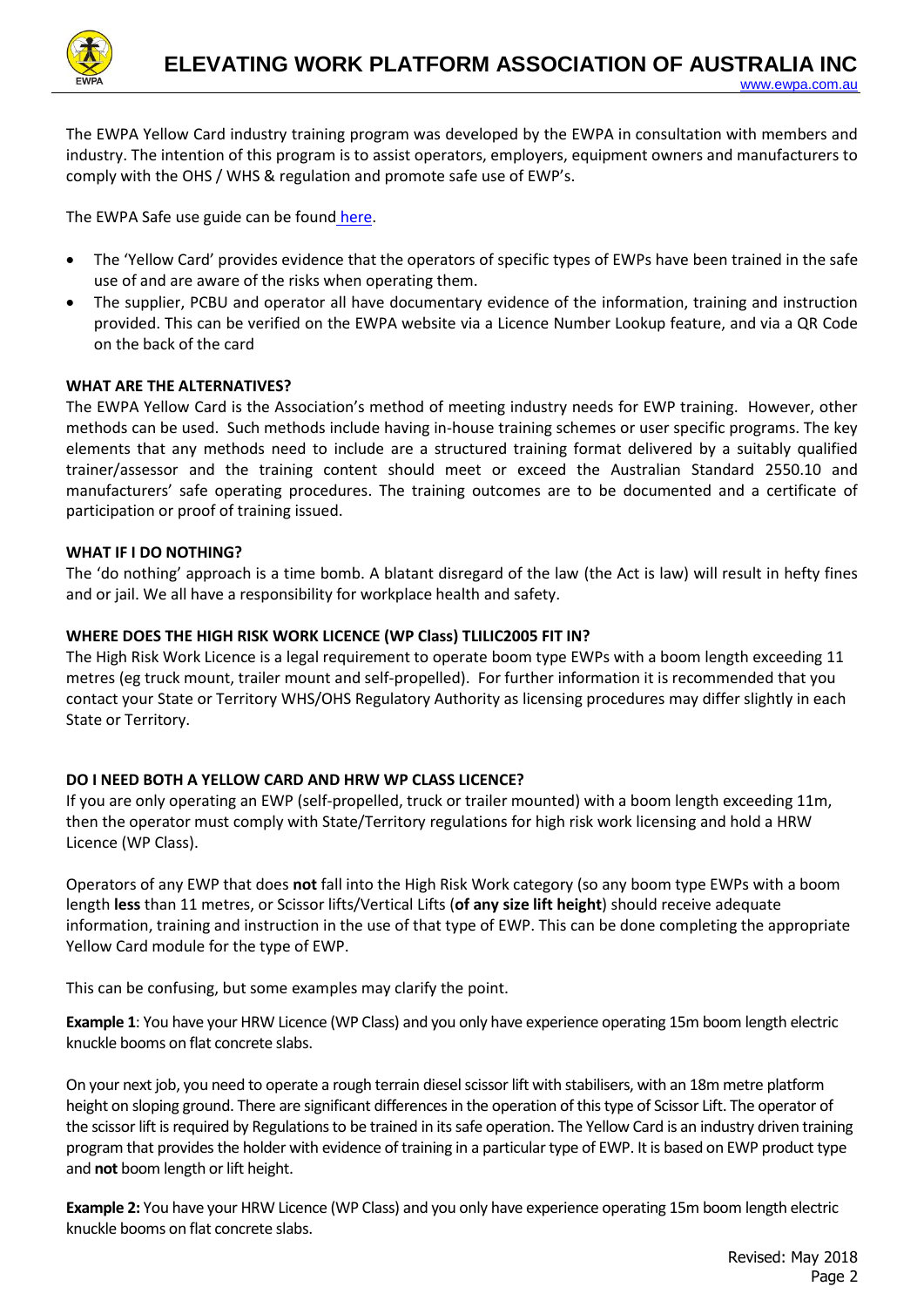

[www.ewpa.com.au](http://www.ewpa.com.au/)

On your next job, you need to operate a 28m self-propelled diesel knuckle boom on unformed ground It has extending axles, sequential lifting procedure, operating envelope control system and dual rated capacity, none of which you are familiar with.

The new Advanced Boom Operator Yellow Card (AB) module is ideal for this scenario so you be familiarised with the EWP and assessed as competent to use it.

#### **COURSE OVERVIEW**

The Yellow Card training program is designed for people needing to develop the skills and knowledge required to operate elevated work platforms. Participants may complete singular or multiple modules according to the type of EWP they will be operating.

Modules are: Vertical Lift (VL), Scissor Lift (SL), Self-Propelled Boom (BL), Trailer lift (TL), Truck Mounted lift (TM) and Advanced Boom (AB).

#### **EWPA ACCREDITED TRAINERS**

To register for a course with an EWPA Accredited Trainer you can book online and search for training providers online. <http://yellowcard.ewpa.com.au/yellowcard/courses>

All EWPA Accredited Trainers (ATs) hold a Certificate IV in Training and Assessment, a WP High Risk Work Licence, a Yellow Card with all modules they are able to train on, Statements of Attainment for the RIIHAN301D Operate Elevating Work Platforms and RIIWHS204 Work Safely at Heights Units of Competency and have at least 2 years industry experience.

You can be confident your Accredited Trainer will deliver the training program in accordance with the EWPA Code of Practice and Accredited Trainers Manual. The AT will submit training records to the EWPA who in turn approve and produce the yellow card which is posted to the trained operator.

#### **PREREQUISITES**

Elevating Work Platforms require operators to have a thorough understanding of the risks associated with using them. This includes being able to read and understand technical information such as instructions for controls and emergency lowering systems, wind speed ratings, gradeability, variable rated capacity restrictions, operators' manuals and logbook checklists.

An EWPA Accredited Trainer must be confident that the knowledge and skills imparted have been absorbed and developed by the participant and assessed to a level that the operator can be deemed competent.

In line with the *conditions for conducting high risk work licence assessments - NSW 7.3 general requirements Clause 48* EWPA **Accredited Trainers cannot assess an applicant who cannot speak and/or understand the English language**.

[Click here for further information on adequate reading and writing skills.](https://www.ewpa.com.au/uploads/Information%20Sheets/YC%20GC%20participant%20with%20inadequate%20reading%20and%20writing%20skills%20June%202018.pdf)

#### **AGE REQUIREMENT**

Participants should be 18 years of age. Operating restrictions apply for those under 18 years of age.

#### **DURATION**

Approximately 6 hours (depending upon class size, amount of EWP types being trained on, and any prior knowledge and experience of the operators).

#### **CLASS SIZE**

Classes are limited to 10 people. For larger groups you will need to contact the Accredited Trainer who will arrange for more than one trainer to be made available, or to conduct multiple sessions with smaller group sizes.

#### **FEES AND CHARGES**

EWPA Accredited Trainers manage their own pricing, but as a guideline the EWPA recommends a course fee of \$400.